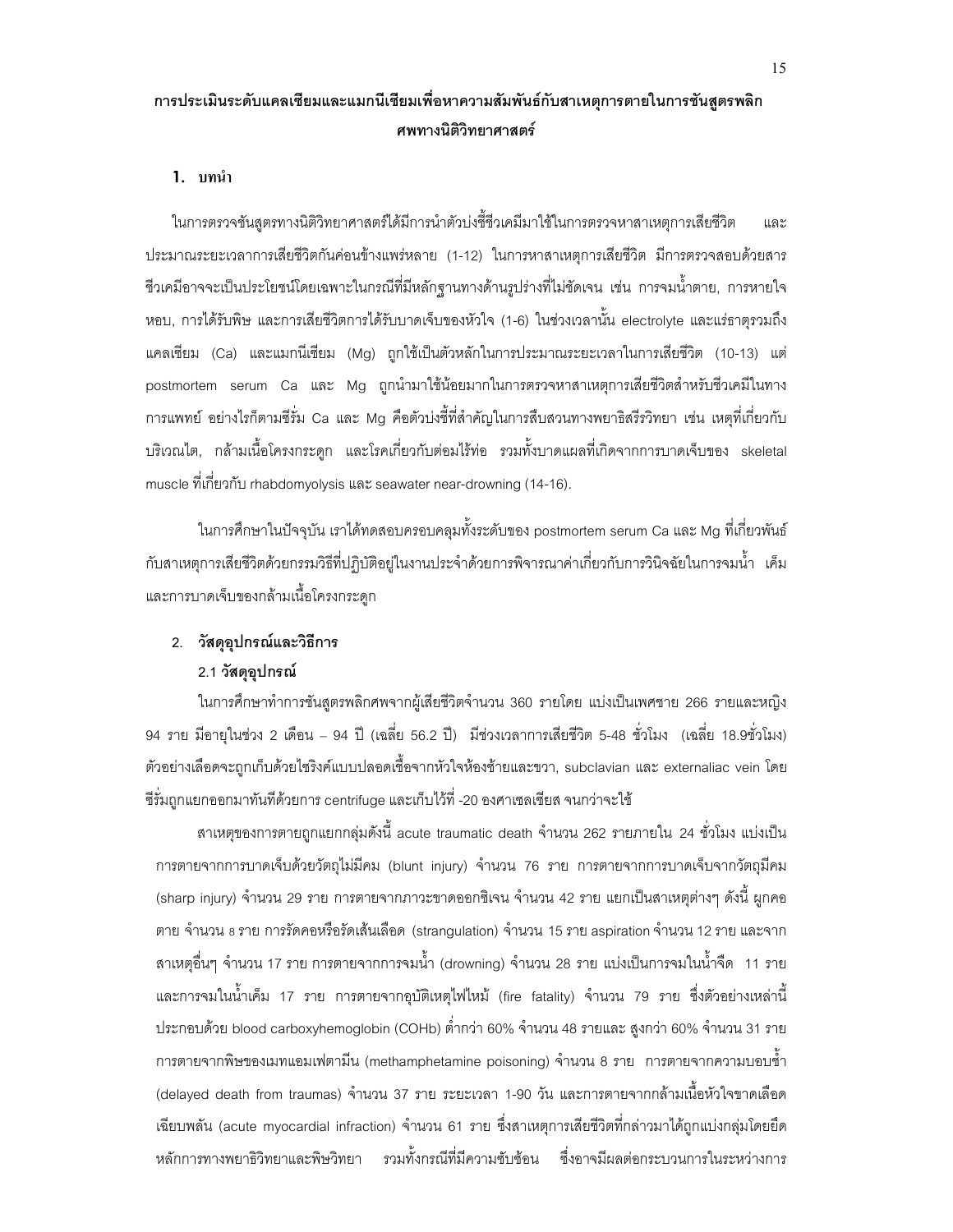เสียชีวิตหรือทำให้ปริมาณ blood urea nitrogen (BUN) ในเลือดที่หัวใจสูงขึ้นถึงระดับ มากกว่า 50 มิลลิกรัมต่อ เดซิลิตร กลุ่มการตายจากกล้ามเนื้อหัวใจขาดเลือดเฉียบพลัน (AMI) ประกอบด้วยการเสียชีวิตอย่างกะทันหัน ซึ่งพบ ทั้งหลักฐานทั้งใหญ่และเล็กของสาเหตุการเสียชีวิตที่หัวใจขาดเลือดเนื่องจากการอุดตันของเส้นเลือดมากกว่าสาเหตุ จากโรคหัวใจ

## 2.2 การวิเคราะห์ทางชีวเคมี

Ca และ Mg ถูกตรวจวัดด้วยวิธี orthocresolphthalein complexome (18) และ วิธี xylidyl blue (19) ตามลำดับ ไม่มีการปนเปื้อนของ Hemoglobin ในการวัด (น้อยกว่า 0.1 กรัมต่อเดซิลิตร) สารที่ใช้ในการอ้างอิง (Clinical reference serum) สำหรับ Ca มีความเข้มข้นอยู่ในช่วง 8.7 – 10.1 มิลลิกรัมต่อเดซิลิตร สำหรับ Mg มีความ เข้มข้นอยู่ในช่วง 1.8-2.6 มิลลิกรัมต่อเดซิลิตร BUNถูกวัดด้วยวิธี urease-glutamate dehydrogenase (20) ในกรณี ี่ที่เกิดเม็ดเลือดแดงแตกและปล่อยฮีโมโกลบินออกมามาก (hemolysis) ซึ่งจะมีผลกระทบต่อการตรวจวัด จึงจะไม่ นำมาวิเคราะห์

## 2.3 การวิเคราะห์ด้านพิษวิทยา

ความเข้มข้นของ Blood COHb จะถูกตรวจวัดด้วยการใช้ CO-oximeter system (21,22) ในทุกกรณีของการ เสียชีวิตเกี่ยวกับไฟไหม้ ตรวจวิเคราะห์สารเคมีที่เป็นสารระเหย รวมถึงแอลกอฮอล์ด้วย head - space gas chromatography ในทุกกรณี ใช้วิธีวิเคราะห์แบบ Drug analyses โดย gas chromatography/mass spectrometer เมื่อผลการทดลองเบื้องต้นให้ผลเป็นบวก

## 2.3 การวิเคราะห์ค่าทางสถิติ

ใช้ the Fisher exact test ในการเปรียบเทียบ 2 ปัจจัยรวมทั้งตัวบ่งชี้ชีวเคมี, อายุ, ระยะเวลาก่อนการ เสียชีวิต (survival time) และ ช่วงเวลาการเสียชีวิต การเปรียบเทียบระหว่างกลุ่มจะใช้ student's t-test และ nonparametric test (Mann-Whitney U-test) เปรียบเทียบระดับ Mg ระหว่างการตายจากการจมน้ำเค็มและการตาย ็จากกรณีอื่นๆ มีค่า p-value น้อยกว่า 0.05 จะถูกพิจารณาว่ามีนัยสำคัญทางสถิติ

| Cause of death                       | $\boldsymbol{n}$ | Age (years) |      | Postmortem interval (h) range | BUN (mg/dl)    |      |
|--------------------------------------|------------------|-------------|------|-------------------------------|----------------|------|
|                                      |                  | Range       | Mean |                               | Range          | Mean |
| Blunt injury                         | 76               | $2 - 94$    | 53.2 | $6 - 40$                      | $5.7 - 40.3$   | 17.2 |
| Sharp injury                         | 29               | $22 - 90$   | 53.5 | $6 - 46$                      | $1.3 - 36.7$   | 13.3 |
| Asphyxia                             | 42               | $2 - 93$    | 48.9 | $6 - 47$                      | $7.4 - 45.8$   | 16.9 |
| Drowning                             |                  |             |      |                               |                |      |
| Freshwater                           | 11               | $5 - 72$    | 42.8 | $10 - 34$                     | $10.6 - 20.2$  | 13.9 |
| Saltwater                            | 17               | $0 - 70$    | 45.6 | $7 - 48$                      | $5.8 - 23.0$   | 14.2 |
| Fire fatality                        |                  |             |      |                               |                |      |
| $COHb < 60\%$                        | 48               | $23 - 89$   | 62.4 | $6 - 48$                      | $4.0 - 40.3$   | 16.9 |
| $COHb > 60\%$                        | 31               | $1 - 87$    | 55.8 | $7 - 39$                      | $7.2 - 31.2$   | 17.9 |
| MA poisoning                         | 8                | $20 - 52$   | 38.3 | $8 - 34$                      | $11.1 - 112.0$ | 46.5 |
| Delayed death from traumas           | 37 <sup>a</sup>  | $1 - 79$    | 57.2 | $5 - 32$                      | $10.8 - 114.6$ | 58.8 |
| Acute myocardial infarction/ischemia | 61               | $31 - 94$   | 65.5 | $5 - 36$                      | $4.7 - 42.8$   | 19.9 |
| Total                                | 360              | $0 - 94$    | 52.2 | $5 - 48$                      | $1.3 - 114.6$  | 22.4 |

COHb, carboxyhemoglobin concentration; MA, methamphetamine.

<sup>a</sup> Multiple organ insufficiency and secondary infection from head injury ( $n = 30$ ), chest injury ( $n = 4$ ), abdominal injury ( $n = 3$ ).

ตารางที่ 1 : กรณีศึกษา อวัยวะหลายส่วนที่ทำงานผิดปกติ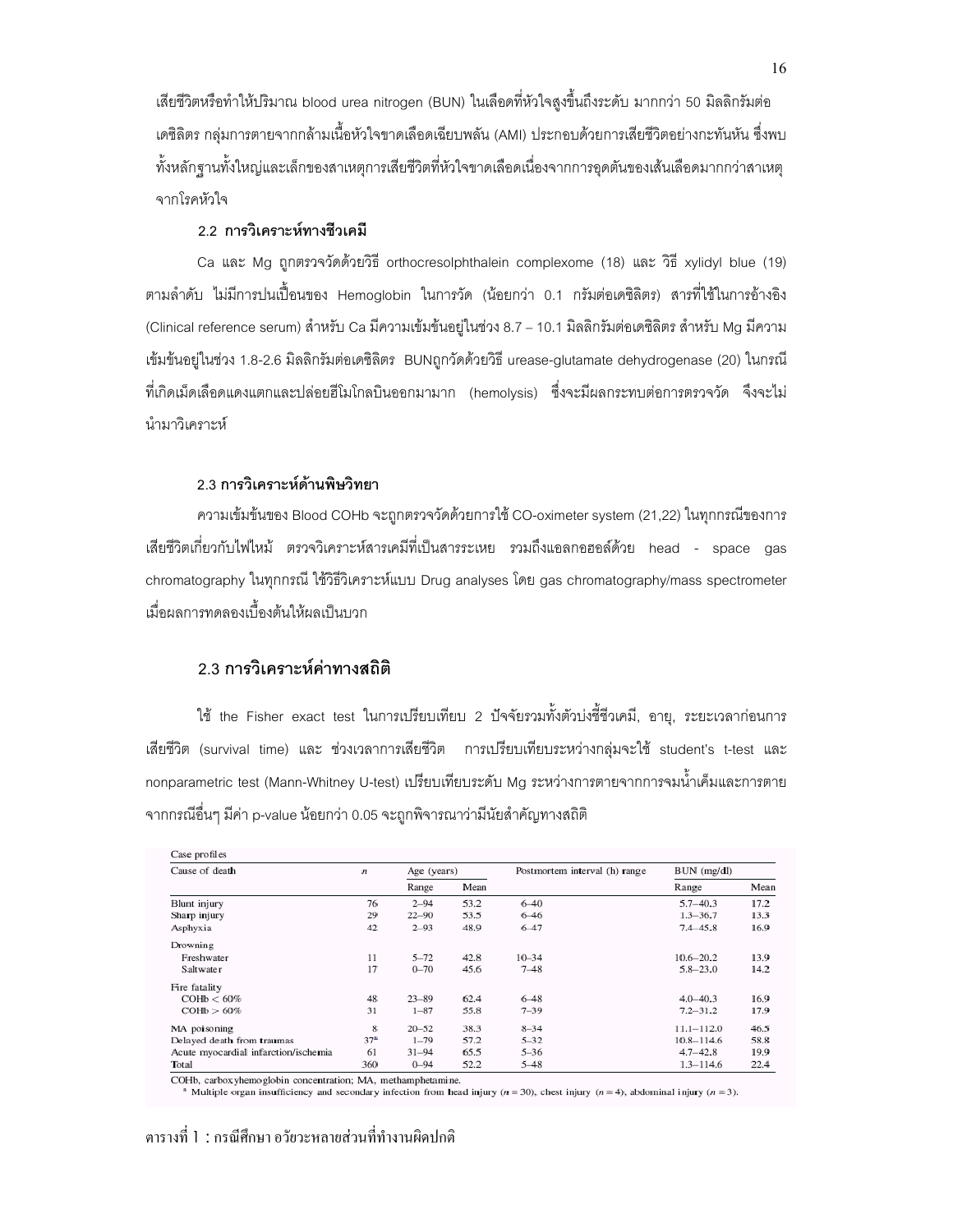3.1 เสถียรภาพของ postmortem, topographic distribution, อายุ และเพศ

่ แต่ละปัจจัยในตัวอย่างเลือดที่ได้จากหัวใจและหลอดเลือด พบว่าไม่มีความสั ัมพันธ์อย่างมีนัยสำคัญกับ  $\ddot{\phantom{a}}$ ระยะเวลาระหว่างการตรวจชันสูตร (postmortem intervals) ค่าสัมประสิทธิ์ความสัมพันธ์ correlation coefficient, k<0.2 ; p>0.1) และพบว่ามีค่าความสัมพันธ์ที่มีของระดับ Ca ระหว่างตัวอย่างเลือดที่ได้จากหัวใจและหลอดเลือด (ภาพที่ 1 a และ b) เมื่อพิจารณาจากตัวอย่างที่เสียชีวิตจากการจมน้ำเค็ม พบว่าได้ค่าที่วัดได้ในเลือดจากหัวใจห้อง ซ้าย (y) และขวา (X) มีค่าเท่ากันคือ y = 0.69X + 3.70; R=0.73, n=295, p<0.0001 (ภาพที่ 1a) subclavian (y) และ external iliac venous (X) แสดงค่าเท่ากัน (y= 0.76X + 2.89; R=0.79, p<0.0001) ซึ่งค่อนข้างสูงกว่าระดับที่ ได้จากเลือดที่เก็บจากหัวใจ และพบว่ามีค่าที่เท่ากันระหว่าง external iliac venous (y) และหัวใจห้องขวา (X) ระดับ เลือด: y=0.74X + 4.10; R=0.76, n=152, p<0.0001 (ภาพที่ 1b) ความสัมพันธ์ที่คล้ายคลึงกันนี้ถูกพบระหว่าง ตัวอย่าง external iliac venous (y) และเลือดจากหัวใจห้องซ้าย (X) : y = 0.72X + 4.38 ; R = 0.71, n=122, p=0.0001, ระหว่าง subclavian venous(y) และเลือดจากหัวใจห้องขวา (X): y=0.81X + 2.98 ; R = 0.86, n= 157, p<0..0001 และระหว่าง subclavian venous (y) และหัวใจห้องซ้าย (X) : y= 0.62X + 5.02 ; R=0.73, n=152, p< 0.0001 และไม่พบว่าอายุ หรือเพศ มีผลใดๆต่อระดับของ Ca และพบว่าระดับของ Ca และ BUN มีความสัมพันธ์ แปรผกผันอย่างมีนัยสำคัญ ( p< 0.000)  $\ddot{\phantom{0}}$ 



ภาพที่ 1 แสดงภาพ topographic ในการเปรียบเทียบระดับของ postmortem serum calcium (Ca) ใน ความสัมพันธ์ระหว่างตัวอย่างเลือดจากหัวใจห้องซ้ายและขวา (a) และระหว่างตัวอย่างเลือด external iliac venous และเลือดจากหัวใจขวา (b) ด้วยรายละเอียดที่แสดงไว้ในรูป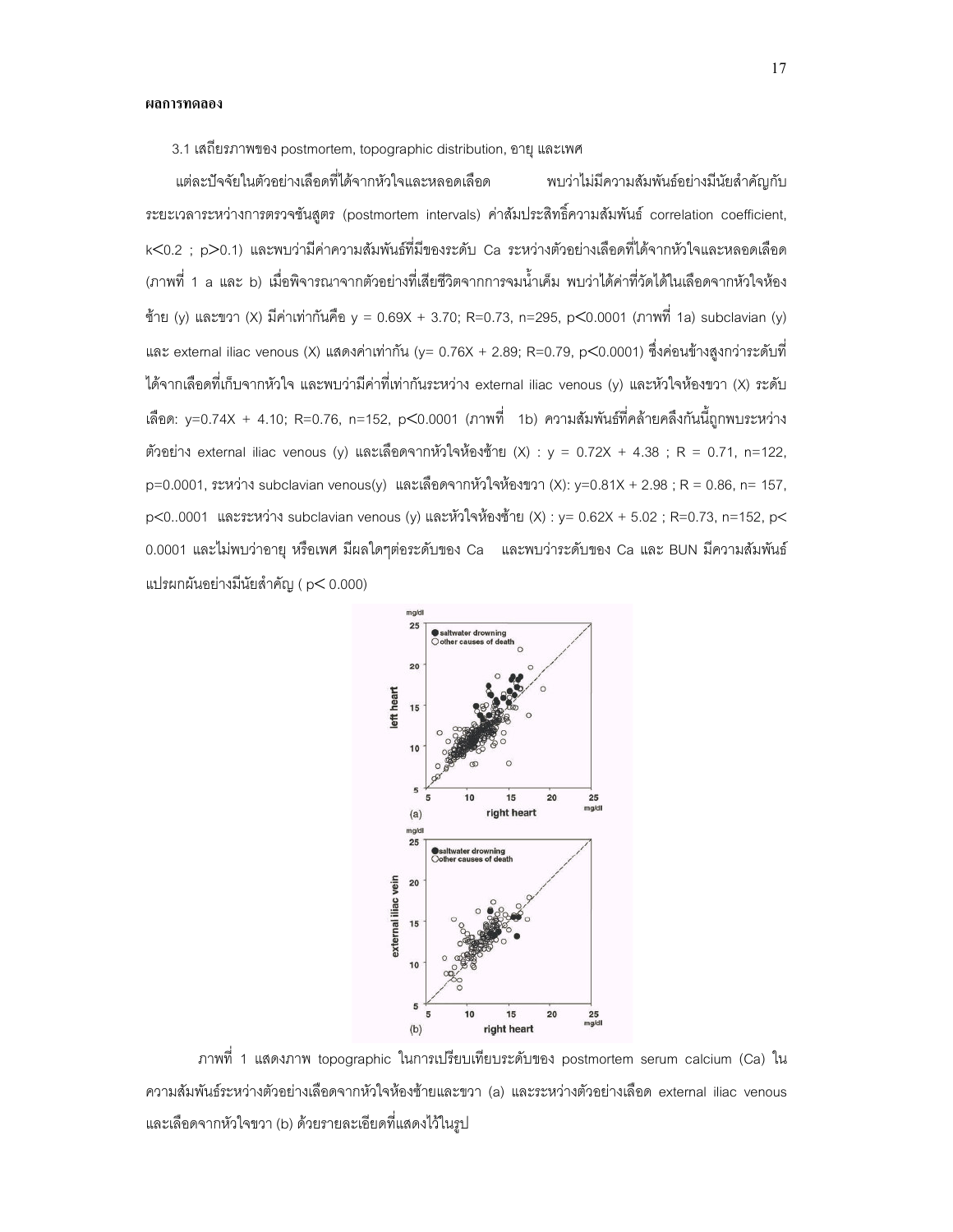

ภาพที่ 2 แสดงภาพ topographic ในการเปรียบเทียบระดับของ postmortem serum magnesium (Mg) ใน ความสัมพันธ์ระหว่างตัวอย่างเลือดจากหัวใจห้องซ้ายและขวา (a) และระหว่างตัวอย่างเลือดจาก external iliac venous และเลือดจากหัวใจขวา (b) ด้วยรายละเอียดที่แสดงไว้ในรูป

ระดับของ Mg ก็แสดงให้เห็นค่าความสัมพันธ์ที่ดีระหว่างทั้งตัวอย่างเลือดจากหัวใจและหลอดเลือด (ภาพที่ 2a และ b) เมื่อพิจารณาจากตัวอย่างที่เสียชีวิตจากการจมน้ำทะเล พบว่าระดับ Mg มีค่าค่อนข้างสูงกว่าในตัวอย่างเลือด จากหัวใจซ้ายเมื่อเทียบกับหัวใจด้านขวา (X) : y = 0.70x + 1.13; R=0.97, n=295, p<0.0001 (ภาพที่ 2a) ตัวอย่าง เลือดจาก external iliac venous (y) มีค่าเท่ากับค่าที่ได้จากหัวใจห้องขวา (x) : y=0.80x+0.89; R=0.80, n=123, p<0.0001 (ภาพที่ 2 b) และพบว่าค่าที่ได้จากตัวอย่างเลือดจาก subclavian (y) และ iliac (x) venous มีค่าเท่ากัน : y = 1.00x+0.17; R = 0.86, n = 94, p<0.001 และพบว่าได้ความสัมพันธ์ที่คล้ายคลึงกันระหว่าง external iliac venous (y) และเลือดจากหัวใจห้องซ้าย (x) (y=0.807x+1.418; R=0.667, n=122, p<0.0001), ระหว่าง subclavian venous (y) และ เลือดจากหัวใจห้องซ้าย (x) (y=0.85x + 1.16; R=0.849, n=152, p<0.0001) ในตัวอย่างที่จม น้ำเค็มเสียชีวิต หัวใจด้านซ้ายให้ค่าที่สูงกว่าตัวอย่างจากหัวใจด้านขวาอย่างเห็นได้ชัด รายละเอียดมีดังนี้ ระดับของ Mg มีค่าลดลงในกลุ่มตัวอย่างเลือดจากหัวใจและรอบนอกที่มีอายุแตกต่างกัน ส่วนเพศที่แตกต่างกันหรือความ เกี่ยวเนื่องของ BUN ไม่มีนัยสำคัญใดๆ  $\ddot{\phantom{0}}$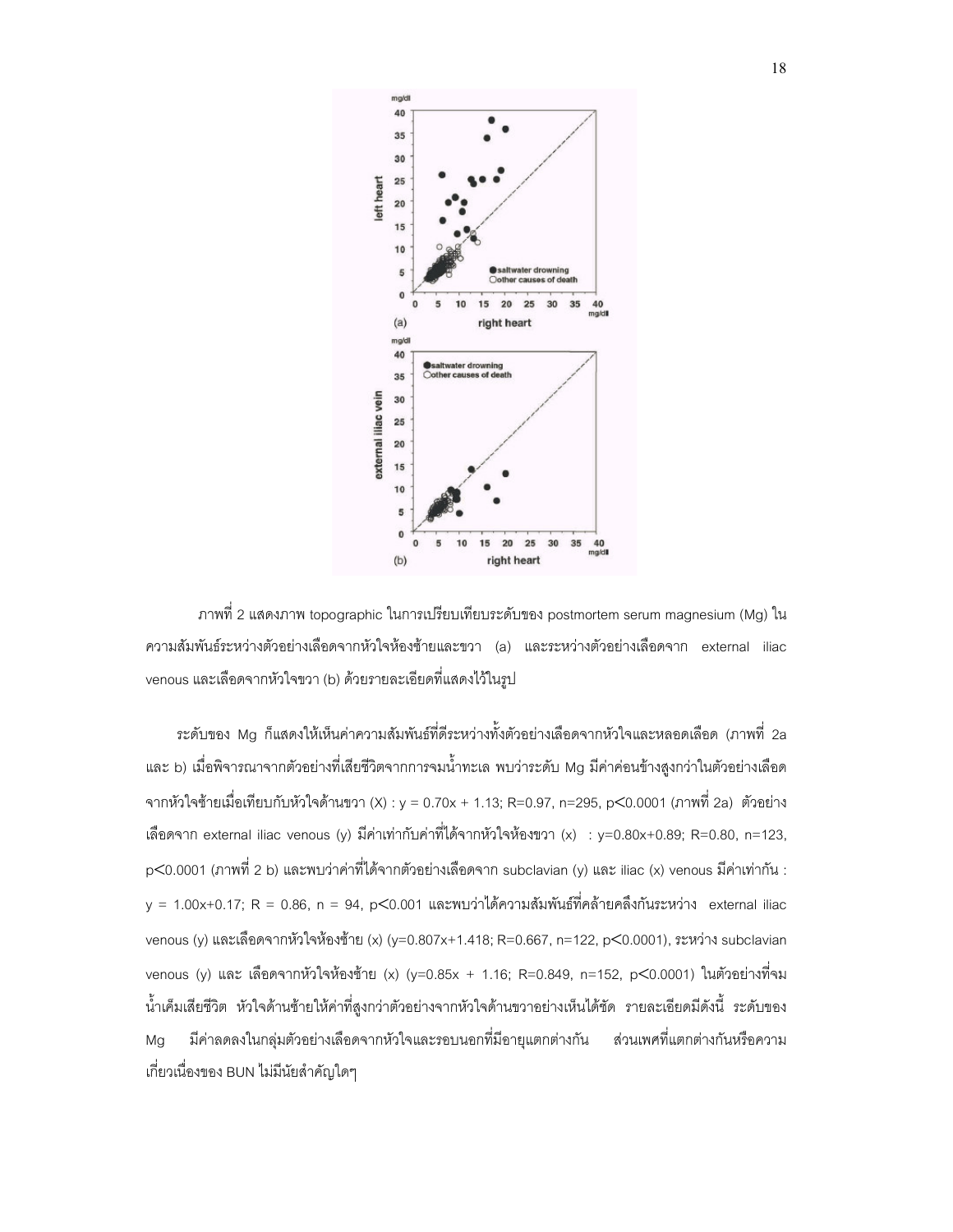#### 3.2. ความแตกต่างในความเกี่ยวพันธ์ต่อสาเหตุการเสียชีวิต

#### 3.2.1 Calcium

่ ระดับของ Ca ในตัวอย่างเลือดจากหัวใจทั้งสองข้างของผู้เสียชีวิตจากการจมน้ำเค็มมีค่าสูงกว่าจากสาเหตุการ การตายจากการบาดเจ็บด้วยวัตถุไม่มีคม การตายจากการบาดเจ็บจากวัตถุมีคม การตายจากภาวะขาดออกซิเจนและ ี การตายจากกล้ามเนื้อหัวใจขาดเลือดเฉียบพลัน (p<0.0001) (ภาพที่ 3a) สาเหตุการเสียชีวิตจากไฟไหม้ให้ค่าที่ได้นั้น พบว่ามีค่าปานกลางเมื่อเปรียบเทียบกับการตายจากการบาดเจ็บด้วยวัตถุไม่มีคม การตายจากกล้ามเนื้อหัวใจขาด เลือดเฉียบพลัน (p<0.0001) และการตายจากภาวะขาดออกซิเจน (p<0.05) ในกรณีการเสียชีวิตจากการตายจาก จมน้ำจืด ระดับการเปลี่ยนแปลงที่ค่อนข้างต่ำ ถูกตรวจพบในการเปรียบเทียบกับการตายจากการบาดเจ็บด้วยวัตถุไม่ ี่ มีคม (p<0.05) ซึ่งตัวอย่างเลือดจากหลอดเลือดจากกลุ่มเหล่านี้ก็แสดงให้เห็นค่าแตกต่างอย่างมีนัยสำคัญ (การตาย ิจากการจมน้ำเค็มกับการตายจากการบาดเจ็บด้วยวัตถุไม่มีคม การตายจากการบาดเจ็บจากวัตถุมีคม การตายจาก ภาวะขาดออกซิเจนและการตายจากกล้ามเนื้อหัวใจขาดเลือดเฉียบพลัน p<0.05 การตายจากอุบัติเหตุไฟไหม้ กับ ิการตายจากการบาดเจ็บด้วยวัตถุไม่มีคม การตายจากการบาดเจ็บจากวัตถุมีคม การตายจากภาวะขาดออกซิเจน p<0.05 การตายจากการจมน้ำจืดกับการตายจากการบาดเจ็บด้วยวัตถุไม่มีคม p<0.05 (ภาพที่ 3b) ในตัวอย่างจาก ผู้เสียชีวิตจากพิษของเมทแอมเฟตามีน และการตายจากความบอบช้ำ, เกี่ยวกับหัวใจและหลอดเลือด ระดับของ Ca ต่ำกว่าตัวอย่างจากลุ่มอื่นๆ (p<0.05-0.0001)

*ระดั*บ Ca ของเลือดจากหัวใจห้องซ้ายมีค่าสูงกว่าหัวใจห้องขวา และจากหลอดเลือดตัวอย่างเลือดจากการตาย ี จากการจมน้ำเค็ม p<0.05-0.0001 แต่ทว่าในตัวอย่างเลือดจาก external iliac venous มีระดับที่สูงกว่าจากหัวใจทั้ง สองด้านของผู้เสียชีวิตที่เกิดอุบัติเหตุไฟไหม้ p<0.001 และจากการตายจากการจมน้ำจืด p<0.001 นอกจากนั้นใน ตัวอย่างที่ตายจากภาวะขาดออกซิเจนและการตายจากพิษของเมทแอมเฟตามีน, Ca จาก external iliac venous มี ระดับที่สูงกว่าจากหัวใจด้านขวา p<0.050 และไม่พบว่ามีความแตกต่างอย่างมีนัยสำคัญระหว่างตัวอย่างที่เสียชีวิต จากไฟไหม้ที่มี COHb สูง(>60%) และ ต่ำ(<60%)

เมื่อแยกพิจาณาระหว่างผลการทดลองจากตัวอย่างจากการตายจากการจมน้ำเค็ม p<0.05 การตายจากการ จมน้ำจืด และการตายจากอุบัติเหตุไฟไหม้ ในการวิเคราะห์ postmortem cardiac serum Ca level ( mean ± S.D. ) แสดงค่าที่ค่อนข้างเพิ่มขึ้นเมื่อเปรียบเทียบกับค่าอ้างอิงทางการแพทย์ (clinical reference values) (8.7-10.1 mg/dL) : ซ้ำย, 11.0 ± 1.6 mg/dl; right, 10.8 ±1.8 mg/dL.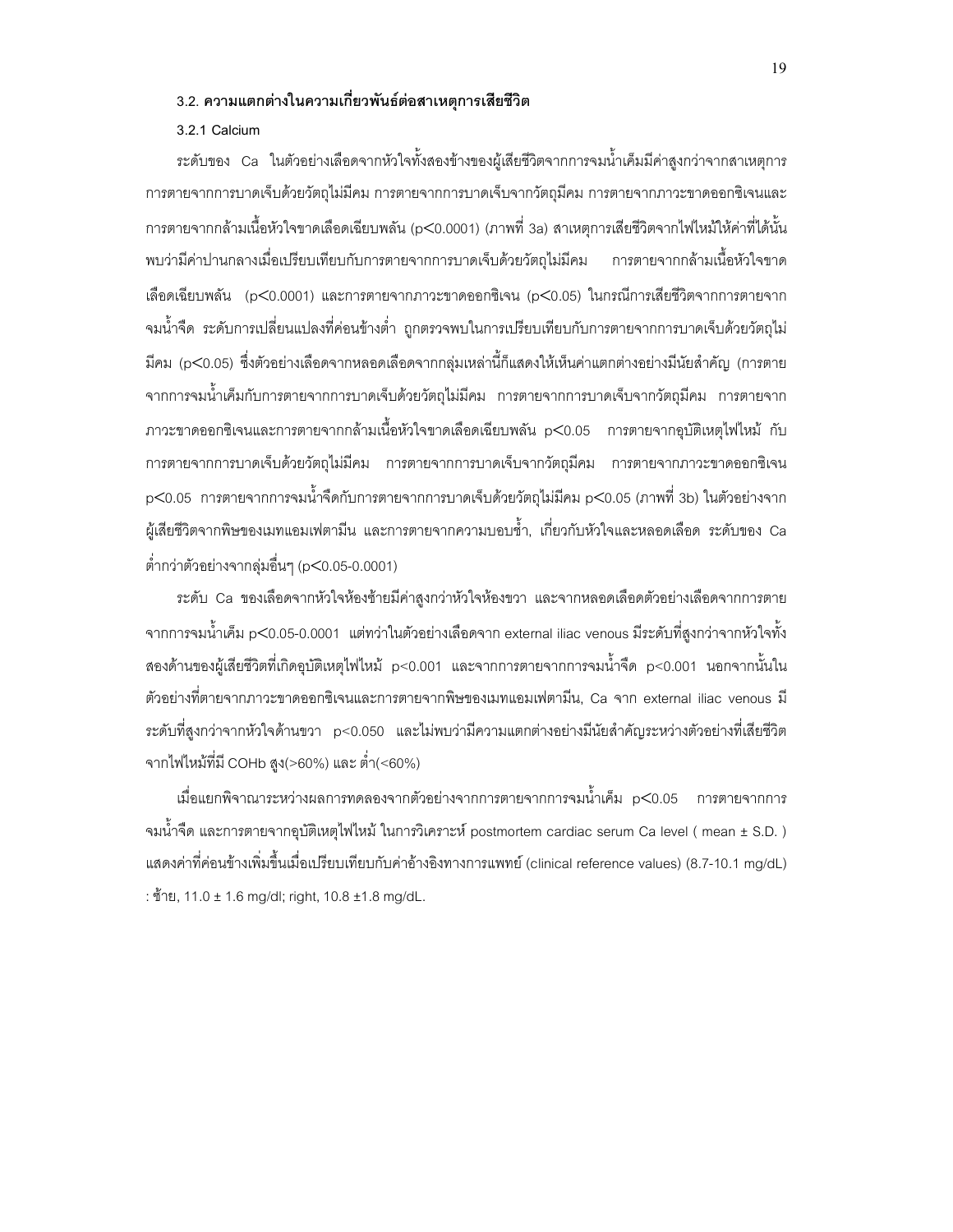

ิ ภาพที่ 3. ระดับของ postmortem serum calcium (Ca) ในตัวอย่างเลือดจากหัวใจ (a) และหลอดเลือด (b). I-B, การตายจากการบาดเจ็บด้วยวัตถุไม่มีคม I-S, การตายจากการบาดเจ็บจากวัตถุมีคม A, การตายจากภาวะขาด ี ออกซิเจน Df, การตายจากการจมน้ำจืด Ds, การตายจากการจมน้ำเค็ม F, การตายจากอบัติเหตไฟไหม้ MA, การ ี dT. การตายจากความบอบช้ำ AMI. การตายจากกล้ามเนื้อหัวใจขาดเลือด ตายจากพิษของเมทแอมเฟตามีน เลียบพลัน แสดงรายละเคียดตามที่กล่าว

#### 3.2.2 Magnesium

่ ระดับ Mg ในตัวอย่างเลือดจากหัวใจของผู้เสียชีวิตจากการตายจากจมน้ำเค็มมีค่าสูงกว่าอย่างเห็นได้ชัดเมื่อ เทียบกับการเสียชีวิตการตายจากการบาดเจ็บด้วยวัตถุไม่มีคม การตายจากการบาดเจ็บจากวัตถุมีคม การตายจาก ิ ภาวะขาดออกซิเจน การตายจากการจมน้ำจืด การตายจากการจมน้ำเค็ม การตายจากอุบัติเหตุไฟไหม้ การตายจาก ี การตายจากความบอบช้ำ การตายจากกล้ามเนื้อหัวใจขาดเลือดเฉียบพลัน p<0.001 พิษของเมทแอมเฟตามีน ้<br>(ภาพที่ 4a) พบเพิ่มขึ้นเล็กน้อยของค่าที่วัดได้จากการตายจากภาวะขาดออกซิเจน และการตายจากพิษของเมทแอม ่ เฟตามีน เมื่อเปรียบเทียบกับกลุ่มของการตายจากการบาดเจ็บด้วยวัตถุไม่มีคม การตายจากการบาดเจ็บจากวัตถุมี ้ คม การตายจากการจมน้ำจืด การตายจากอุบัติเหตุไฟไหม้ การตายจากความบอบช้ำ การตายจากกล้ามเนื้อหัวใจ ขาดเลือดเฉียบพลัน p<0.01-0.001 ในตัวอย่างเลือดจากหลอดเลือดการเสียชีวิตด้วยสาเหตการตายจากการจม ้น้ำเค็ม และการตายจากพิษของเมทแอมเฟตามีน ก็แสดงค่าแตกต่างอย่างมีนัยสำคัญเช่นกัน (การตายจากการจม ้น้ำเค็ม เทียบกับการเสียชีวิตการตายจากการบาดเจ็บด้วยวัตถไม่มีคม การตายจากการบาดเจ็บจากวัตถมีคม การ ้ตายจากภาวะขาดออกซิเจน การตายจากการจมน้ำจืด การตายจากความบอบช้ำ การตายจากกล้ามเนื้อหัวใจขาด เลือดเฉียบพลัน p<0.05-0.01 การตายจากพิษของเมทแอมเฟตามีน เทียบกับการตายจากอุบัติเหตุไฟไหม้ และการ ตายจากกล้ามเนื้อหัวใจขาดเลือดเฉียบพลัน p<0.05 (ภาพที่ 4b)

ในเลือดจากหัวใจห้องซ้ายมีค่าสูงกว่าอย่างเห็นได้ชัดเมื่อเทียบ กับหัวใจห้องขวาในตัวอย่างที่เกิดจากการตาย ี จากการจมน้ำเค็ม p< 0.0001 ขณะที่จากหัวใจห้องขวามีค่าสูงกว่าอย่างมีนัยสำคัญเมื่อเทียบกับหัวใจซ้ายในภาวะ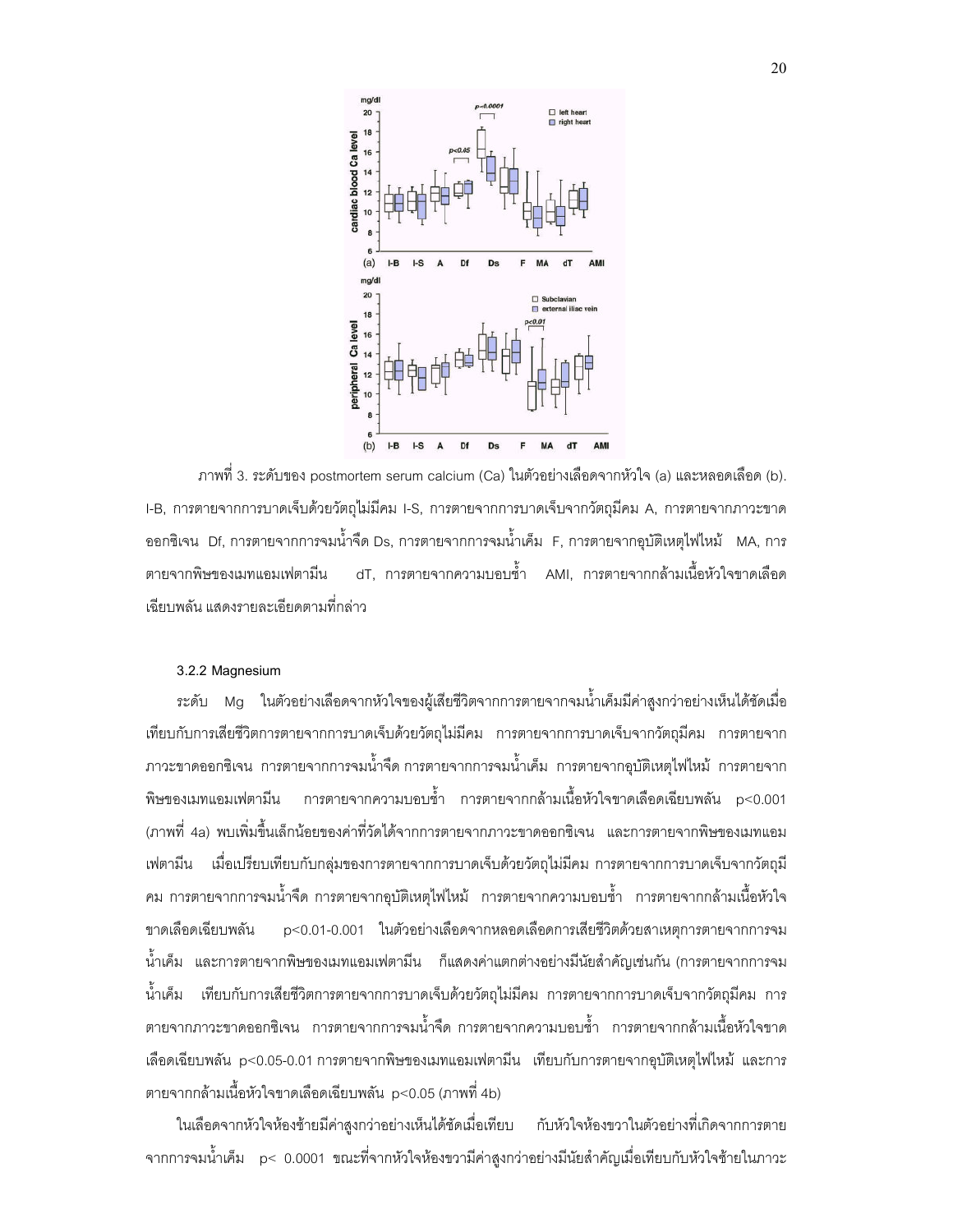ีขาดออกซิเจนจากการหายใจหอบ p<0.01 การตายจากการจมน้ำจืด p<0.05 และการตายจากอุบัติเหตุไฟไหม้ p<0.0001 ในตัวอย่างที่เสียชีวิตจากไฟไหม้, เลือดดำจาก external iliacvein ให้ค่าที่สูงกว่าจากหัวใจห้องซ้าย p<0.0014 และพบว่าไม่มีความแตกต่างอย่างมีนัยสำคัญระหว่างการเสียชีวิตจากไฟไหม้ที่มี COHb สูง(>60%) และ ต่ำ(>60%)

เมื่อพิจารณาตามความแตกต่างของสาเหตุการเสียชีวิต การตายจากการจมน้ำเค็ม, ภาวะการขาดออกซิเจนจาก การหายใจหอบ การตายจากพิษของเมทแอมเฟตามีน พบว่า ระดับของ Mg (mean ± S.D.) ในหัวใจซ้ายและขวา ตามลำดับนั้นได้แสดงค่าดังนี้ แสดงให้เห็นถึงปัจจัยด้านอายุของผู้เสียชีวิต (p<0.0001): ตัวอย่างที่อายุต่ำกว่า 60 ปี 5.21 ± 1.07 mg/dL (n=145) และ 5.84 ± 1.40 mg/dl (n=139); ตัวอย่างที่มีอายุสูงกว่า 60 ปี 4.62 ± 1.02 mg/dl (n=156) และ 5.30 ± 1.41 mg.dl (n=144)



ิภาพที่ 4. แสดงระดับของ postmortem serum magnesium (Mg) ในเลือดจากหัวใจ (a) จากบริเวณหลอด เลือด (b)

#### อภิปราย  $\overline{3}$ .

ี จากผลการศึกษาในอดีตได้เสนอว่าการหาค่าระดับของซีรัม Ca และ Mg ให้ผลเร็วและบรรลุผลนั้นขึ้นอยู่กับ ระยะเวลาหลังจากการเสียชีวิต (13,23,24) ในการศึกษาในปัจจุบันพบว่าระยะเวลาในการตรวจชันสูตร 5-48 ชั่วโมง หลังการเสียชีวิตไม่มีผลต่อผลการทดลอง แม้ว่าระดับที่วัดได้จากตัวอย่างเลือดจากผู้เสียชีวิต แสดงค่าที่เพิ่มขึ้นในการ ิเปรียบเทียบกับค่าอ้างอิงทางคลีนิค พบว่าระดับของ Mg มีค่าสูงขึ้นอย่างมาก ซึ่งบ่งบอกถึงผลกระทบของการไม่เป็น ึ่ฐปร่าง และ/หรือการตรวจชันสูตรที่แยกส่วนประกอบของเนื้อเยื่อ (agonal and/or postmortem break down of tissue) เมื่อความเข้มข้นของ Mg มีค่าสูงกว่าอย่างเห็นได้ชัดเมื่อเทียบกับระดับของพลาสมา (1,11,14,16) การ ปนเปื้อนอาจจะคงที่เมื่อเวลาผ่านไปหลายชั่วโมงหลังจากการเสียชีวิต ภายใต้สภาวะดังกล่าว ความแตกต่างอย่างมี นัยสำคัญในระดับของ postmortem serum Ca และ Mg ได้ถูกวิเคราะห์ด้วยการศึกษาหาสาเหตุของการเสียชีวิต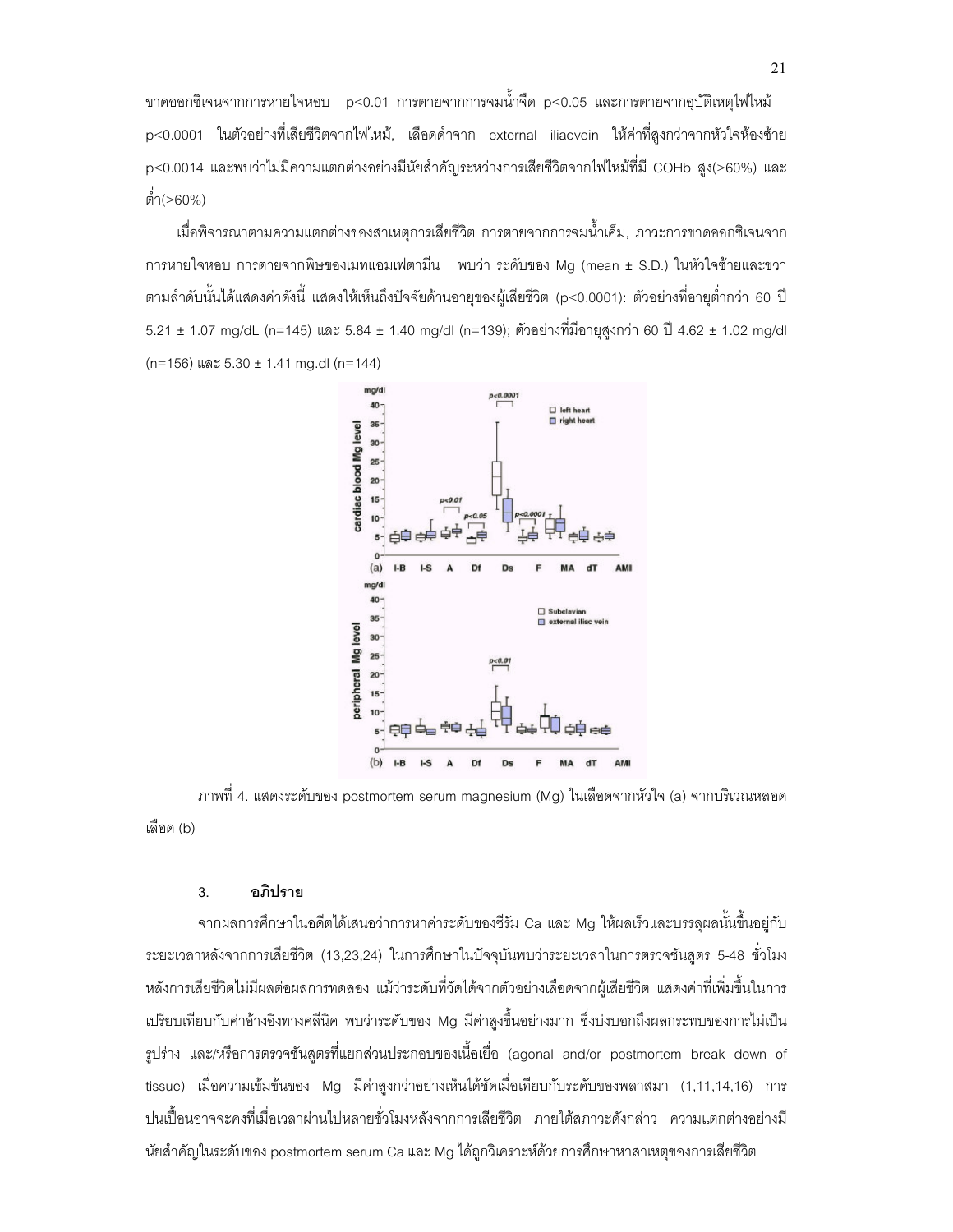ทั้งระดับของ Ca และ Mg ในเลือดจากหัวในและภายนอกมีค่าสูงอย่างมีนัยสำคัญในการจมน้ำเค็ม เมื่อ  $\ddot{\phantom{0}}$ เทียบกับกลุ่มอื่นๆ ผลที่ได้นี้มีความคล้ายคลึงกับการค้นพบทางคลีนิคเกี่ยวกับผู้ป่วยที่เกือบเสียชีวิตจากการจมน้ำเค็ม (25, 26) ระดับค่าที่แตกต่างกันอย่างมีนัยสำคัญในหัวใจห้องซ้ายของตัวบ่งชี้ทั้งสองเมื่อเทียบกับหัวใจอีกด้าน ได้แสดง  $\ddot{\phantom{0}}$ ให้เห็นถึงผลกระทบของการจมน้ำเค็ม (27-30) แม้ว่าระดับการเพิ่มขึ้นของซีรั่ม Ca จะถูกตรวจพบในผู้เสียชีวิตจากไฟ ไฟม้และการตายจากการจมน้ำจืด ซึ่งกลุ่มดังกล่าวนี้ได้แสดงให้เห็นค่าในระดับที่สูงกว่าในเลือดจากบริเวณหลอดเลือด แสดงค่าที่เพิ่มขึ้นของ skeletal muscle origin สำหรับกรณีการเสียชีวิตด้วยสาเหตุจากไฟไหม้ ผลการค้นพบนี้มีความ ขัดแย้งกับผลการบาดเจ็บที่ลึกจากไฟไหม้ (deep burn) ของทาง clinical ซึ่งแสดงค่าที่เพิ่มขึ้นของระดับ serum Ca อย่างมีนัยสำคัญในช่วงแรกๆ  $\ddot{\phantom{0}}$ 

ระดับซีรั่มของ Ca ที่ต่ำลงถูกพบในตัวอย่างที่ตายจากพิษของเมทแอมเฟตามีน และการตายจากความบอบ ช้ำ ซึ่งโดยทั่วไปแล้วจะเกี่ยวเนื่องกับการบาดเจ็บของ skeletal muscle และ ภาวะไตล้มเหลว (renal failure) ผลที่พบ นี้บอกถึงความสัมพันธ์ที่แปรผกผันของ serum Ca ที่มีต่อระดับของ BUN ซึ่งแสดงว่าการบาดเจ็บสาหัสของ skeletal muscle และ/หรือ renal failure นั้นมีผลทำให้ระดับของ postmortem serum Ca ลดลง (31) í

ระดับของ serum Mg ที่เพิ่มสูงขึ้นในตัวอย่างที่เสียชีวิตจากภาวะขาดออกซิเจน asphyxiation และจากการ ตายจากพิษของเมทแอมเฟตามีน กลุ่มตัวอย่างกลุ่มเหล่านี้มีค่าความแปรปรวนตาม topographic ที่แตกต่างของ ระดับ Mg ระดับที่สูงกว่าถูกตรวจพบในตัวอย่างเลือดจากหัวใจห้องขวาจากการตายจากพิษของเมทแอมเฟตามีน ยิ่งกว่านั้นระดับในตัวอย่างจากหลอดเลือดมีค่าที่สูงกว่าจากภายในหัวใจ ในการตายจากอุบัติเหตุไฟไหม้ จาก  $\ddot{\phantom{0}}$ topographic เมื่อคำนึงว่า Mg เป็นส่วนประกอบในกล้ามเนื้อมากกว่าเนื้อเยื่ออืน (32) ที่มาของการเพิ่มขึ้นของ ซีรั่ม Mg อาจจะเป็น skeletal muscle และ/หรือ myocardium ซึ่งมีความเป็นไปได้ว่ามีความแปรปรวนตามสาเหตุของการ เสียชีวิต (14) สำหรับการพิจารณาถึงอิทธิพลจากอายุของผู้เสียชีวิตต่อผลการลดลงของระดับ postmortem serum Mg มีความเป็นไปได้เพราะองค์ประกอบทางสารอาหารลดลง (33) ในการสมมติฐานที่มีความเป็นไปได้ สำหรับการ ตรวจสืบสวนในอนาคตมีความจำเป็นที่จะต้องผนวกเข้ากับตัวบ่งชี้อื่นๆของ skeletal muscle และ myocardial injury การเก็บตัวอย่างจากจุดเดียวอาจจะไม่เพียงพอสำหรับ postmortem biochemistry การเก็บตัวอย่างจากหลายๆ ตำแหน่งรวมทั้งภายในและภายนอกหัวใจนั้นมีประโยชน์เป็นอย่างมาก í

สำหรับผลการศึกษาในครั้งนี้สามารถสรุปได้ว่า ไม่มีผลอย่างมีนัยสำคัญในผลของระยะเวลา (postmortem  $\ddot{\phantom{a}}$ time-dependent) ต่อระดับของ serum Ca และ Mg ในช่วงต้นของ postmortem แม้ว่าจะมีการเพิ่มขึ้นของเลือดของ ผู้เสียชีวิตของความแตกต่างของสาเหตุการเสียชีวิต ้วบ่งชี้เหล่านี้อาจจะเป็นประโยชน์โดยเฉพาะต่อการตรวจ วิเคราะห์และหาความแตกต่างของการจมน้ำจืดและน้ำเค็ม และอาจจะเป็นประโยชน์ต่อการหาสาเหตุของการเสียชีวิต ที่มีความเกี่ยวข้องกับการบาดเจ็บของ skeletal muscle รวมทั้งการไหม้และพิษจาก MA สำหรับเป้าหมายดังที่กล่าว มา topographic analyses จึงมีความจำเป็นอย่างมาก